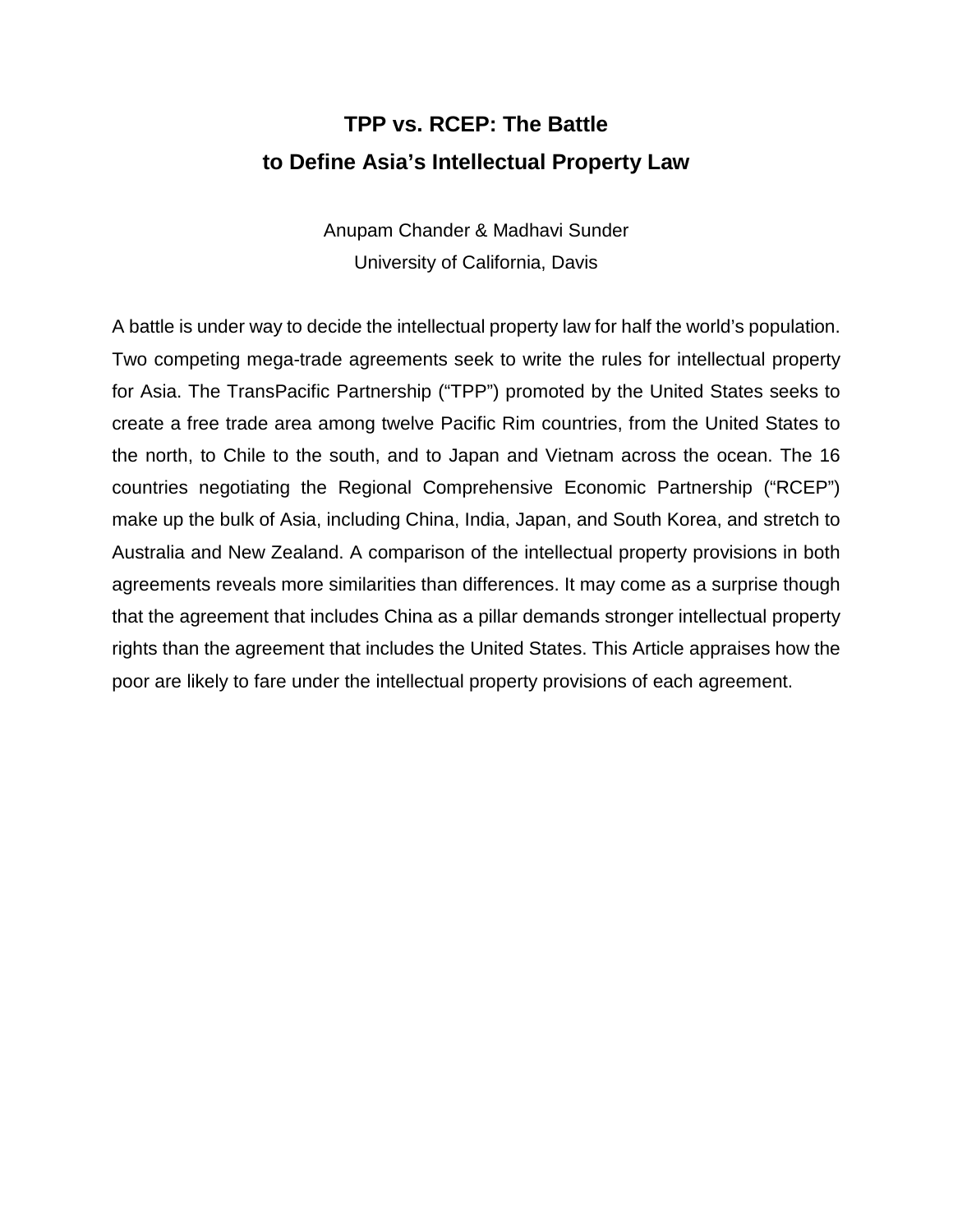### **Geographical Indications, Dispossessed Labor and Rights-based Development**

Rosemary J. Coombe & S. Ali Malik York University, Toronto

Geographical Indications (GIs) were established as a distinctive category of intellectual property (IP) in the 1994 Trade-Related Aspects of Intellectual Property (TRIPS) Agreement. Increasingly promoted in the Global South, GIs, or marks indicating conditions of origin (MICOs) include appellations of source, denominations of origin, collective trademarks and certification marks. Building upon Coombe's prior work exploring the limitations of MICOs which addresses the racial hierarchies they tend to entrench and the romantic and depoliticising social imaginaries they tend to project, we reiterate the need for greater empirical study of the regulations governing their use and rights-based norms for their governance contextualized within historical forms of dispossession and ongoing political struggles to transform relations of production. We need to investigate the social relations between laborers, landowners, producers, and GI institutions with particular reference to intersecting configurations of race, ethnicity, indigeneity, and the specificities of social movements for decolonisation. Considering Rooibos and Darjeeling teas as cautionary tales of GIs whose governance reflects the prevailing social and ideological tendencies of such systems, we address the potential relevance of revamped MICO systems for acknowledging the labors of place-making, social reproduction and alternative development norms. While recognizing the susceptibility of 'gourmet' branding strategies to elite capture, we draw upon utopian decolonizing agroecology and food sovereignty projects from Latin America to illustrate how peasant producers might use such IP vehicles to reverse racial hierarchies, engage in communal labors, incorporate indigenous technologies, and assert new autonomies rooted in pluricultural imaginaries. To what extent and under what conditions might these projects be shaped by, coincide with, or challenge dominant narratives to align with alternative visions of rights-based futures?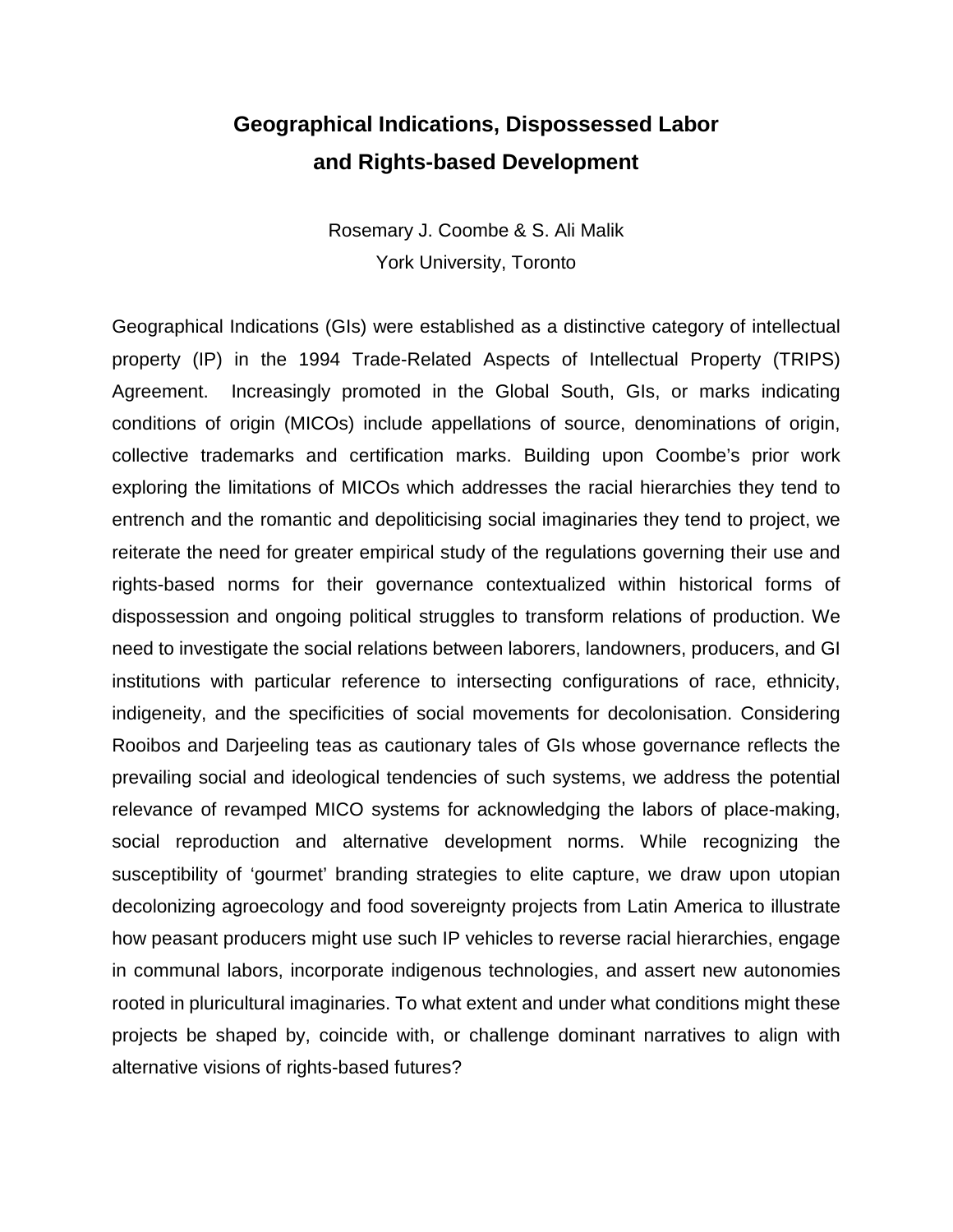## **Freedom of Artistic Creativity and Copyright: A Compatible Combination?**

Christophe Geiger CEIPI, University of Strasbourg

Copyright was originally intended as a mean to secure that authors could create freely, protecting them from the interference of others and from all risk of censorship. Copyright was meant to be "the engine of free expression", to use the words of the US Supreme Court. To this end, a balance was conceived between exclusive control and freedom, with the overall aim of ensuring the common good: to enable future creativity, some uses were kept outside the control of the right owner through limitations to the exclusive right. These limitations have always played an essential role, alongside the exclusive right, in providing a good and vital creative environment. However, none of the existing systems of limitations in the various jurisdictions was specifically designed to address the creative reuse of copyrighted material in the context of derivative works. On the contrary, when an author intends to create a new work based on another and when some of the expression of a previous work needs to be borrowed, he often will need the authorization of the copyright owner of the original work. This situation might resemble private censorship, as private entities or individuals have the potential to decide what can be created or not and to block the dissemination of new works. It might thus be questionable how this situation can be reconciled with either the copyright's rationale of incentivizing creativity or the obligations imposed on States by human rights such as freedom of expression and freedom of artistic creation. In this paper, the different options available for legislators and courts to secure creative uses in the context of derivative works will be assessed in order to develop a satisfying legal mechanism de lege ferenda.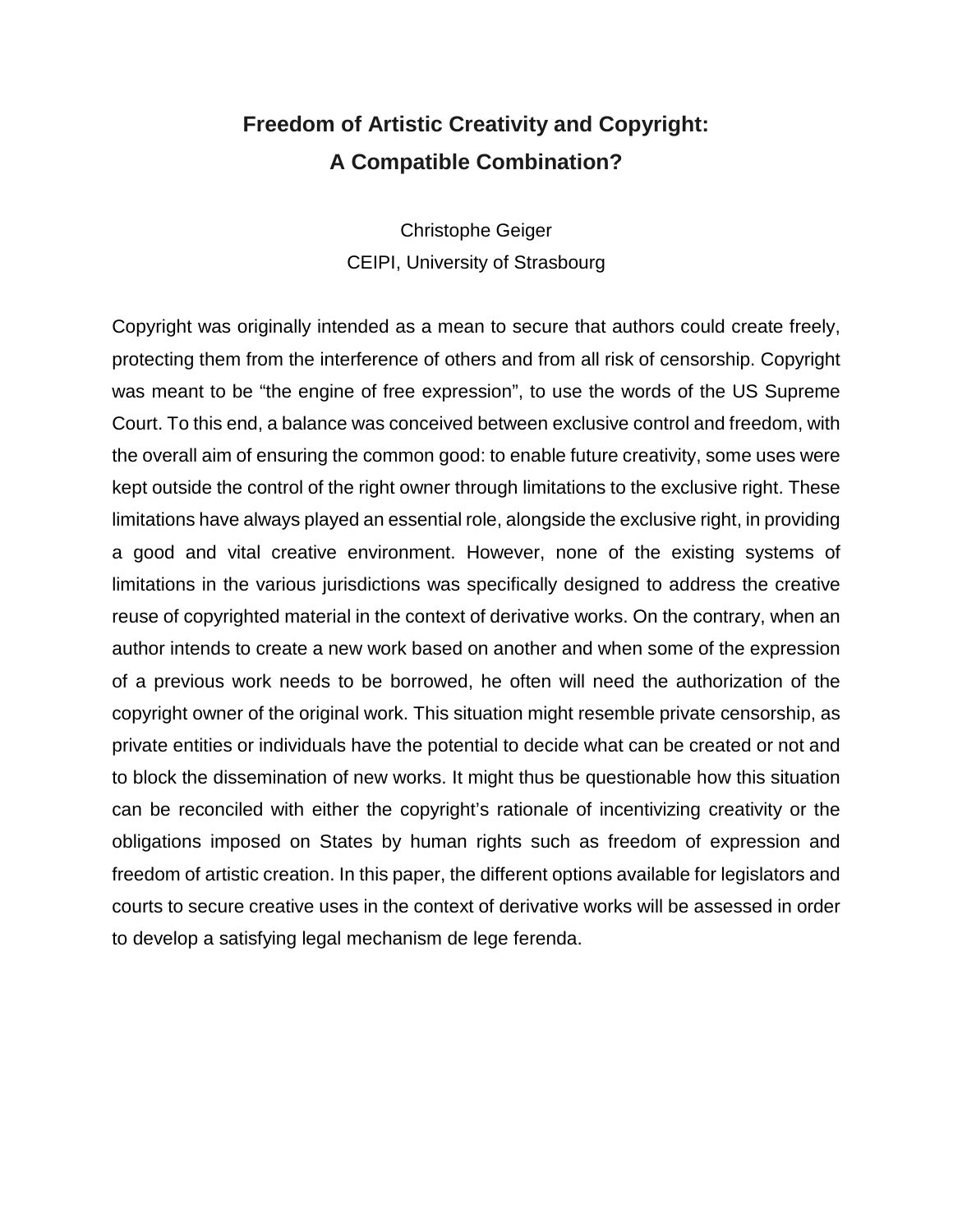## **Investor-State Dispute Settlements: Human Rights Lessons from** *Lilly v Canada*

Daniel Gervais Vanderbilt University

The triangular interface between trade, IP and human rights has yet to be fully formed, both doctrinally and normatively. Theories of constitutionalization of international trade law, which emerged in the 1990s, suggest that state-to-state trade adjudicatory bodies, such as the WTO Dispute Settlement Body, can and should consider fundamental norms of international law. This is presented as consonant with the relinquishment of sovereignty through trade agreements and human rights treaties and as a way of limiting state abuses by applying a Kantian international order. With the emergence of investorstate dispute-settlement, the triangular situation has become even more difficult to solve. Doctrinal mechanisms developed in the state-to-sate context may simply not work. This paper uses the recent Liily v Canada case to illustrate the point.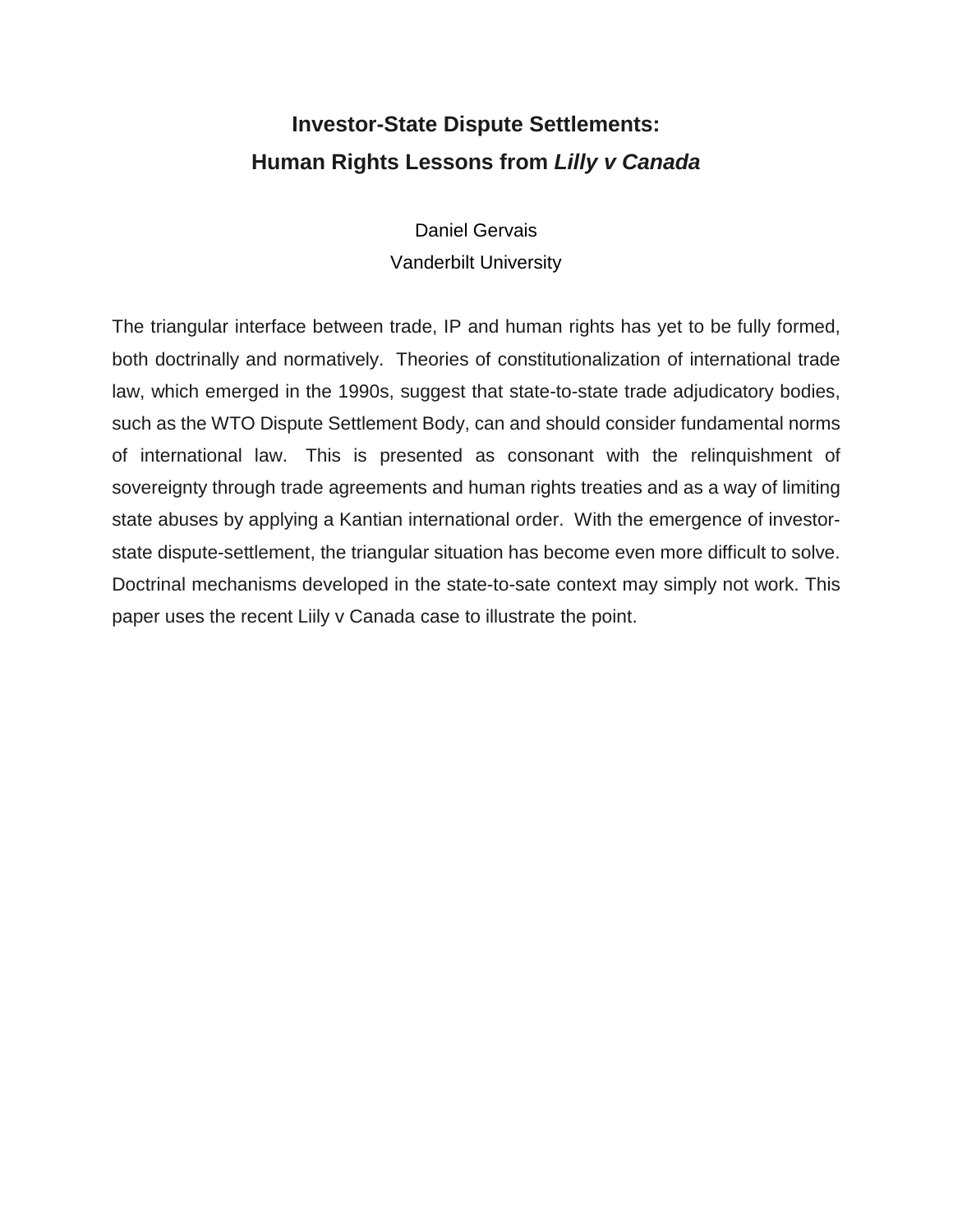# **The Marrakesh Treaty: Translating Human Rights Norms into IP Frames**

Molly K. Land University of Connecticut

The relationship between the intellectual property regime and the human rights regime has a troubled history. Despite attempts to reconcile the competing tensions and complementary goals that exist between these regimes, human rights and intellectual property advocates still seem to be speaking different languages. Human rights advocates, particularly at the national level, have not by and large taken up the challenges posed by expanded intellectual property protections in regional and international trade agreements. Intellectual property regulators, despite the potential for alignment between the social justice goals of IP and human rights norms, largely do not see their jobs as implicating human rights.

*The Marrakesh Treaty to Facilitate Access to Published Works for Persons Who Are Blind, Visually Impaired, or Otherwise Print Disabled* presents an opportunity to change this. Intended to help combat the lack of accessible reading materials for the estimated 300 million print disabled individuals around the world, the Marrakesh Treaty requires member states to enact copyright exceptions and limitations to allow the creation and sharing of literary and artistic works in accessible formats, including across borders. The purpose of this paper is to examine the unique features of the Marrakesh Treaty that may provide a basis for more effective "translating" between the human rights and intellectual property regimes.

The paper first assesses prior attempts to link the human rights and intellectual property regimes, including the access to medicines movement, the Doha Declaration, and interventions by human rights institutions and experts on the relationship between trade, intellectual property, and human rights. The paper argues that these efforts were most successful in bridging the regimes when they 1) focused on a concrete violation with an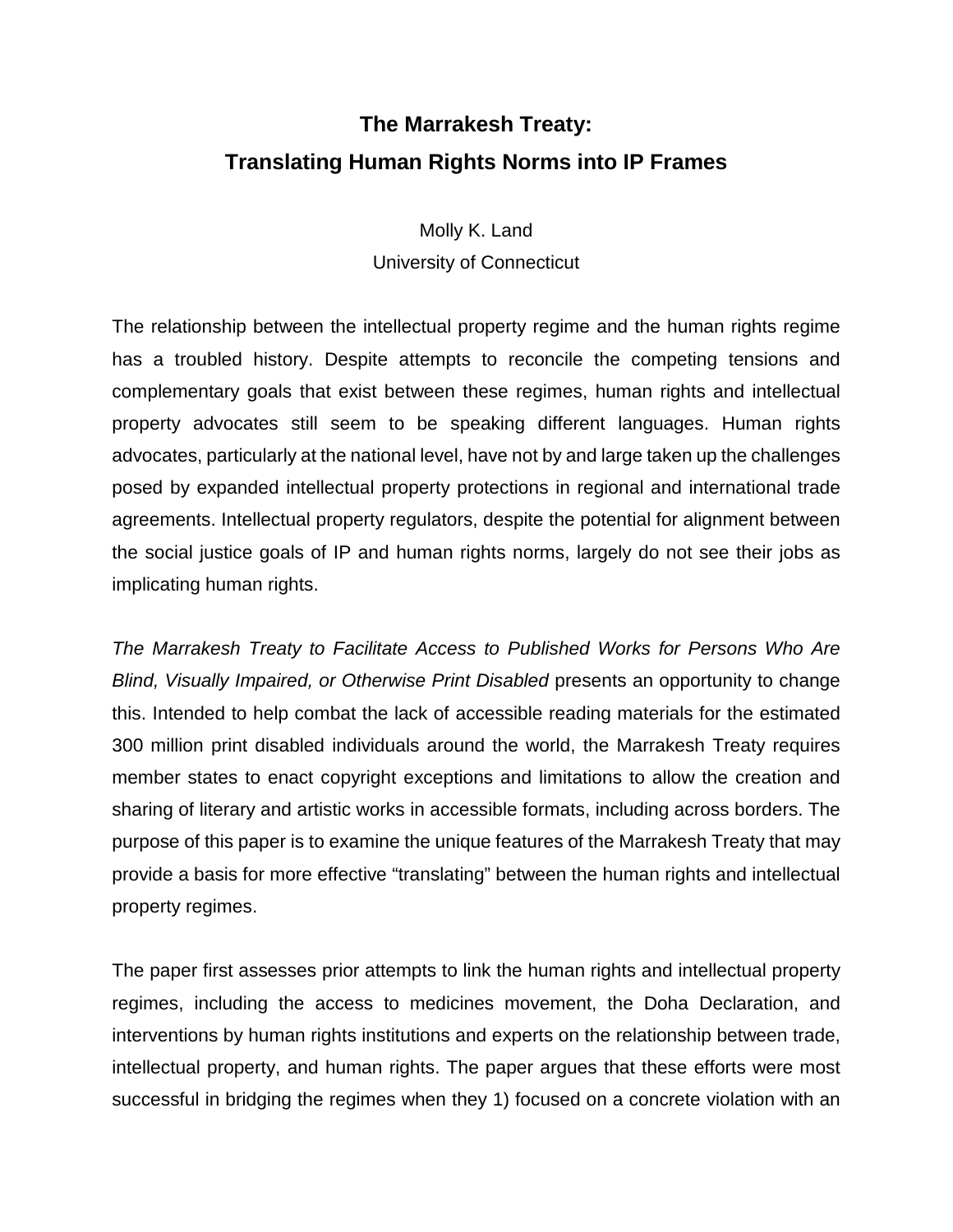easily understandable story, and 2) triggered the involvement of local interlocutors that explicitly framed the violation in human rights terms. Those interlocutors were able to raise the issue of human rights in national debates, where the otherwise diverging discourses of intellectual property and human rights were bridged.

The paper then uses this framework to discuss four features of the Marrakesh Treaty that situate it well to translate between the two regimes. The first is that the treaty marries copyright and human rights by "using the legal and policy tools of copyright" to advance human rights objectives.<sup>[1](#page-5-0)</sup> The second is that the issue the treaty addresses—the global book famine experienced by individuals with print disabilities—is a clearly identifiable human rights violation. The third is that the treaty explicitly references the Convention on the Rights of Persons with Disabilities, which presents a range of opportunities to integrate the interpretive institutions and methodologies of human rights with intellectual property policy making. The fourth—and perhaps most important—is that the Marrakesh Treaty presents real and concrete opportunities for involving human rights advocates in discussions with intellectual property regulators about the implementation of the treaty.

The paper concludes by offering preliminary thoughts about places where further work to bring the human rights and intellectual property regimes into alignment might occur. Although few issues will present as clear and compelling of a case as the book famine, lack of access to information might be linked to violations of economic and social rights or contributing to situations of extreme poverty and thus as a violation of basic human rights. Further, the relationships that the implementation of the Marrakesh Treaty will foster between the human rights, disability rights, and intellectual property communities on the local level may lay the groundwork for future dialogue without the need of another international treaty.

<span id="page-5-0"></span><sup>&</sup>lt;sup>1</sup> The World Blind Union Guide to the Marrakesh Treaty to Facilitate Access to Published Works for Persons Who Are BLIND, VISUALLY IMPAIRED, OR OTHERWISE PRINT DISABLED (forthcoming).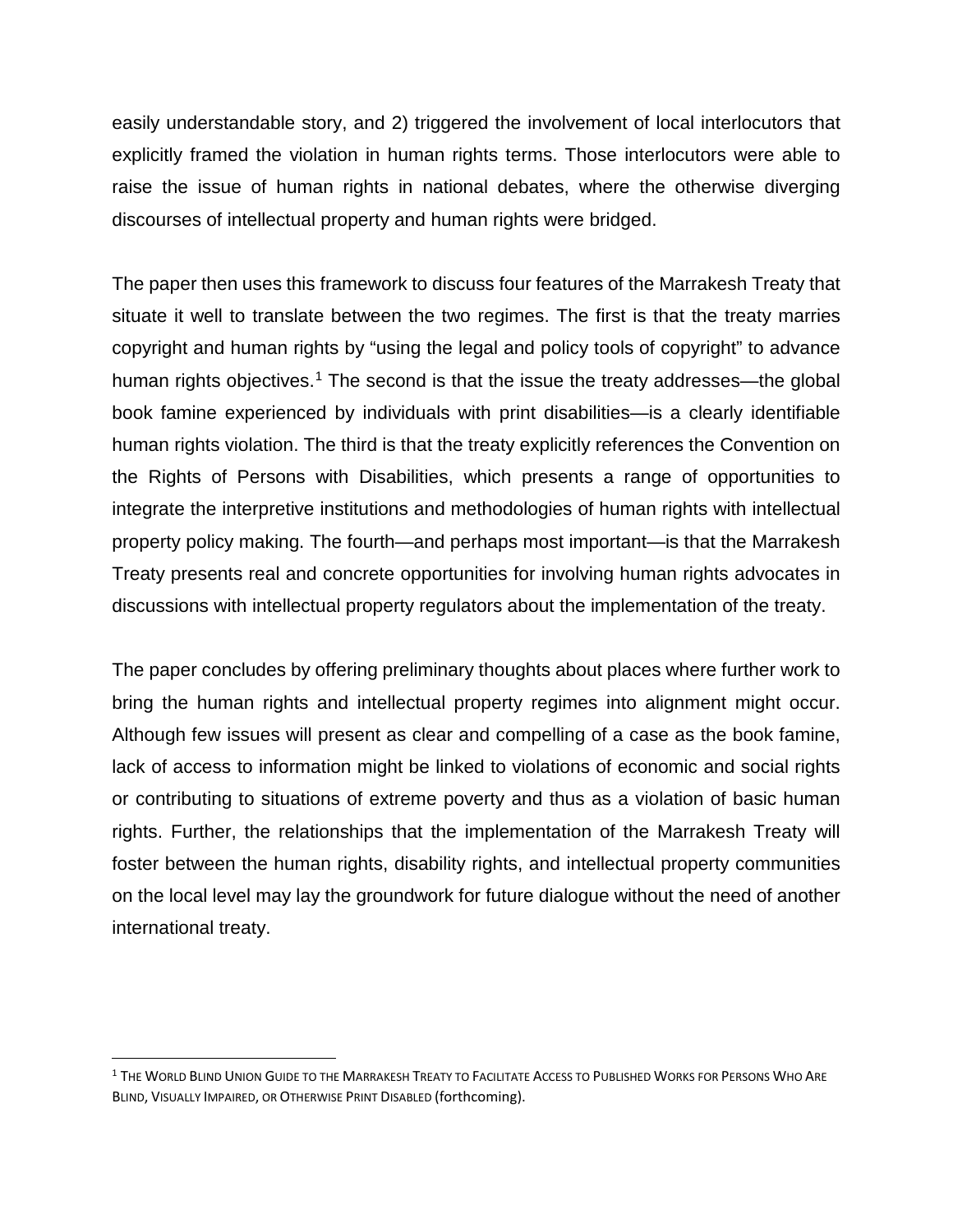## **The Intellectual Property Limits of Access to Medicine as a Human Right**

Ruth Okediji University of Minnesota

Since conclusion of the Uruguay Round in 1994, global rules for the protection of intellectual property (IP) rights have co-existed, even if uneasily, with a robust international human rights regime. The tension between the two bodies of law has been most visibly expressed in respect to access to essential medicines. In 2001, the Doha Declaration on TRIPS and Public Health clarified that TRIPS 'can and should be interpreted and implemented in a manner supportive of WTO members' right to protect public health and, in particular, to promote access to medicines for all.' Since then, commentators in both fields consider that TRIPS-flexibilities, read in light of the Doha Declaration, provide an appropriate basis to reconcile and achieve the human welfare goals of both regimes. This paper explores this well-accepted premise.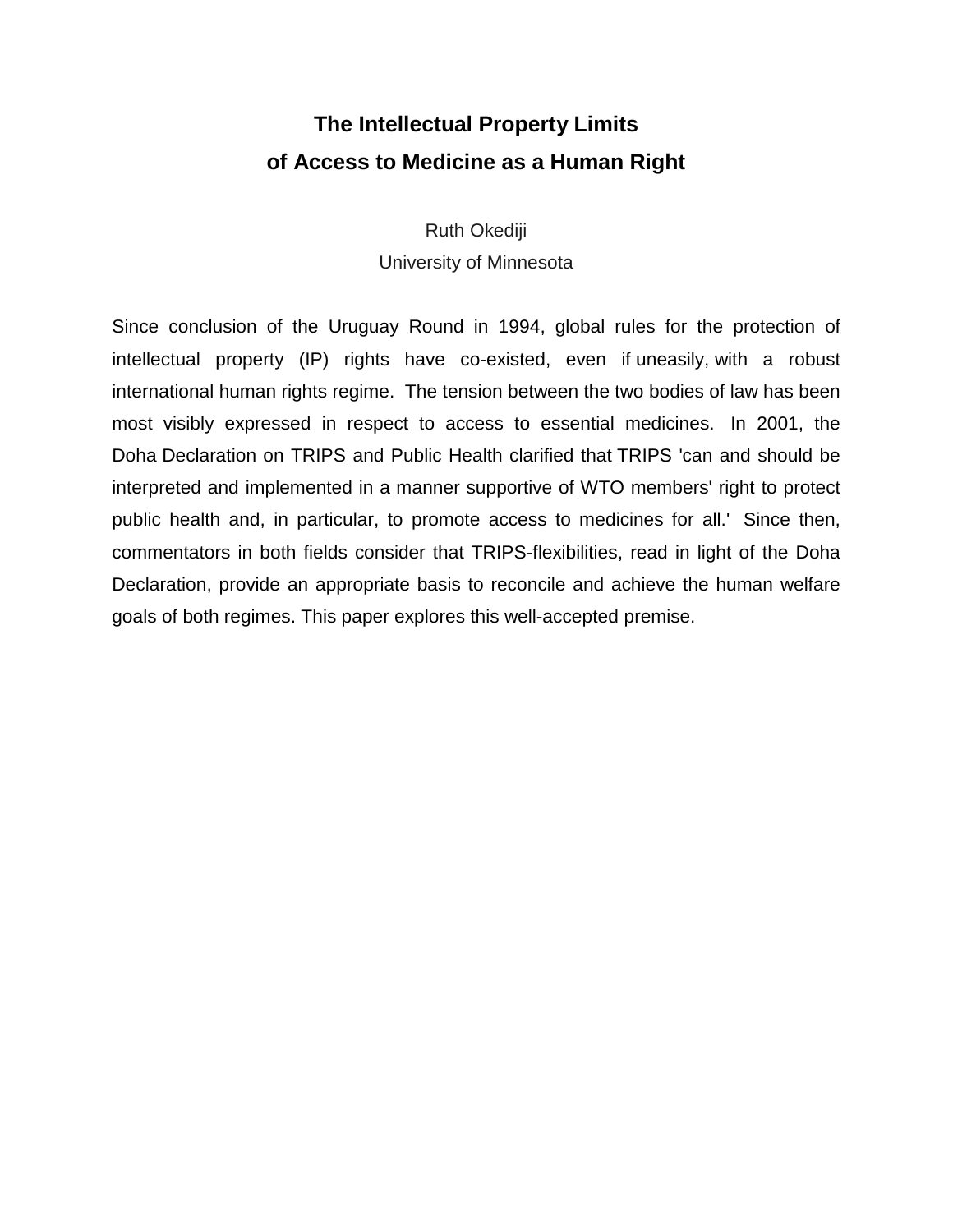#### **Trademarks and Fundamental Rights in the EU**

Jens Schovsbo University of Copenhagen

In 2015 the EU adopted new trade mark rules. As one of the novelties these contain rules which explicitly state that the trade mark provisions should be applied in "a way that ensures full respect for fundamental rights and freedoms and, in particular the freedom of expression". This contribution describes and analyzes the developments in EU law which have led to the inclusion of these principles and discusses the possible effects of the change. It is submitted that the explicit reference to fundamental rights and freedoms should be seen as part (and evidence) of a broader trend in EU law towards a "constitutionalization" of IPR which has served in part as response to the ongoing expansion of trade mark protection. The internalization of constitutional norms will enable (or rather: force) the CJEU and national courts to rely on arguments derived from constitutional provisions and principles when they apply trade mark law. This broadening of the normative space will require courts to expand their analyses and to balance opposing values and to consider new arguments in trade mark law disputes. The precise effects are difficult to predict because of the inherent broadness and general nature of the balancing of interests which courts will be engaging in. However, it will be argued that the development is most likely going to benefit those users (commercial and non-commercial) who rely on the limitations and exceptions and the open-ended provisions of trade mark law.